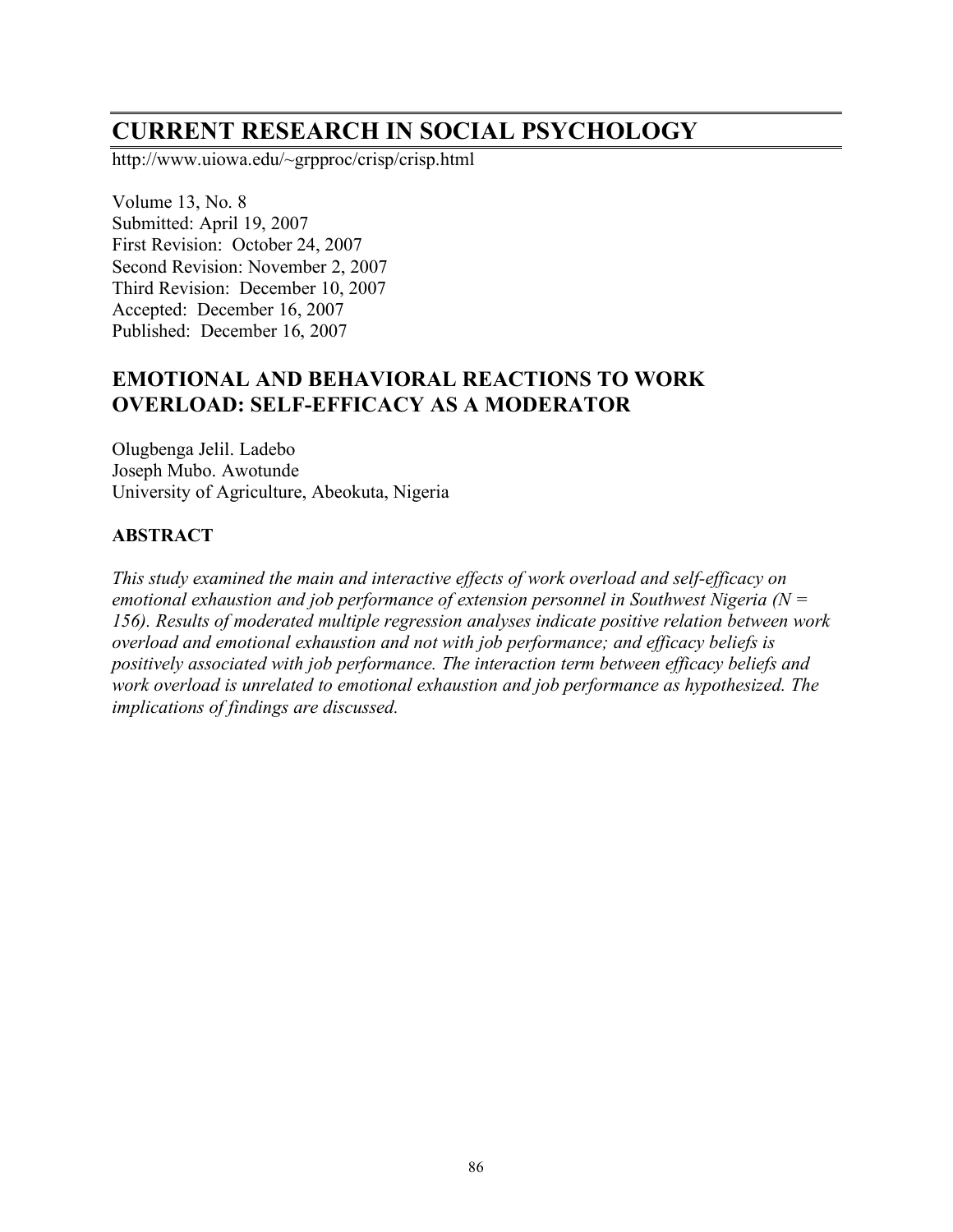### **INTRODUCTION**

The literature on occupational stress and emotional exhaustion indicates that stress is a constituent of modern organizations and it would remain a constant phenomenon in the workplace (Sikora, Beaty, & Forward, 2004; Vigoda, 2000). Sikora et al. (2004) suggest that daily demands in the workplace are a constant challenge to the assimilative and adaptive capabilities of employees. Thus, an employee, who is overtaxed and unable to cope with environmental demands, would develop stress reactions or emotional exhaustion, which in turn, will adversely affect the employee's job performance. To promote an understanding of employee and organizational wellbeing, recent research trend focuses on emotional exhaustion and job performance as separate responses to environmental demands (Bluen, Barling, & Burns, 1990; Chambel & Curral, 2005). Other studies examined the effect of emotional exhaustion on employee performance indicating that emotionally exhausted employees perform poorly on the job (Cropanzano, Rupp, & Byrne, 2003; Shirom, Nirel, & Vinokur, 2006; Witt, Andrews, & Carlson, 2004). Further, empirical evidence indicates that emotional exhaustion could be a causal mechanism effecting performance decrement in employees (Bakker, Demerouti, & Verbeke, 2004). Therefore, there is need for continuing research to understand the processes underlying the development of emotional exhaustion and decrement in employees' performance.

Emotional exhaustion being a core constituent of burnout refers to a chronic state of feeling that a person's emotional resources are overtaxed or depleted in attempts to meet job demands. It is internally consistent, stable overtime, and is responsive to work stress (Shirom, 2003). Emotional exhaustion may be considered as an immediate response gap between environmental pressures and available resources (Leiter, 1991). The construct exhibits stronger relations to important outcomes and is important in mediating the effects of other burnout components of cynicism and personal accomplishment (professional efficacy) (Lee & Ashforth, 1996). Empirical evidence provides support that an emotionally exhausted employee is weakly committed to supervisor and organization, considers quitting, performs poorly on the job, and is unwilling to engage in organization citizenship behaviors (Cropanzano et al., 2003). For the organization, the consequences of emotional exhaustion are significant, as it leads to increased withdrawal behaviors, and reduced job performance (Lee & Ashforth, 1996; Shirom, 2003).

However, job performance refers to the duties and responsibilities that are executed as part of an individual's job assignments (Vigoda, 2000). Past studies have conceptualized job performance as comprising quality and quantity of tasks accomplished. Individuals suffering from emotional exhaustion may experience impaired coping ability that may lead to less motivation to achieve desirable quality and quantity of performance. There is empirical support for the link between emotional exhaustion and both quality and quantity components of performance (see Shirom et al., 2006; Witt et al., 2004).

Recently, research attention focuses on both individual differences and work context variables to explain the impact of emotional exhaustion experiences and employees' levels of performance (Bandura, 2000; Brown, Ganesan, & Challagalla, 2001; Kahn, Schneider, Jenkins-Henkelman, & Moyle, 2006; Pillai & Williams, 2004; Witt et al., 2004). Therefore, the present study conceived both emotional exhaustion and job performance as a state-like individual difference that is largely determined by work context (work overload) and individual difference ability (self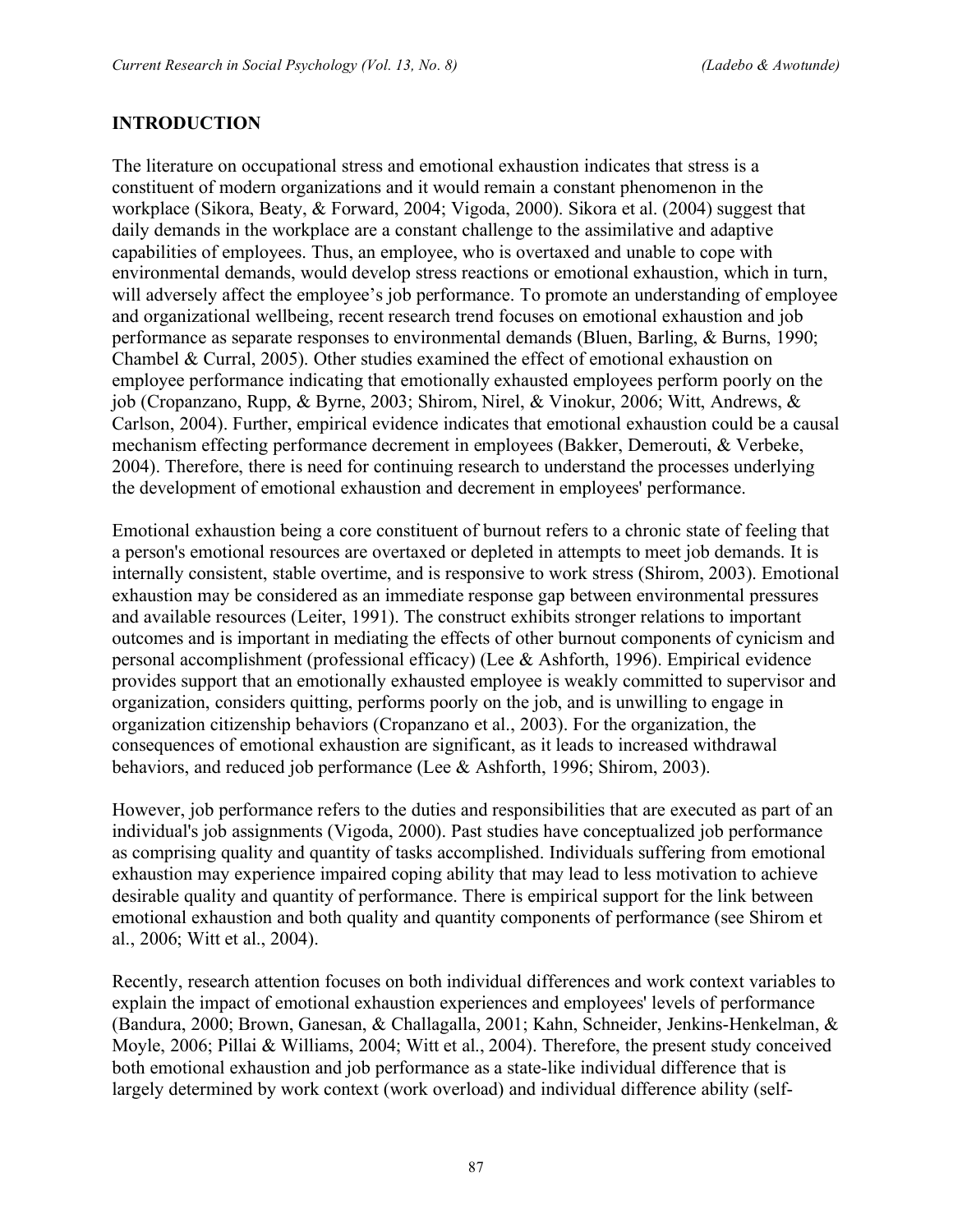efficacy). Various occupational stress models have firmly established the stress-strain relation and it is believed that beliefs of efficacy play an important role in employees' stress reactions.

Studies on the role of efficacy beliefs in moderating employees' stress reactions indicate that the moderating influence of efficacy depends on specific stress-outcomes linkage under investigation (Grau, Salanova, & Peiro, 2001; Jex, Bliese, Buzzell, & Primeau, 2001). Most empirical research on the moderating influence of self-efficacy (SE) on stress-strain relations has focused on samples from occupations such as education, sales, manufacturing, military, and human services with scant attention to agricultural extension. Therefore, this study attempted to provide data on the extent to which SE moderates stressor-strain relations (overload-emotional exhaustion and overload-job performance) in a sample of agricultural extension personnel.

# **Theoretical Framework**

# *Work Overload*

Generally, overload refers to a situation where multiple demands exceed available resources and may be either qualitative or quantitative. Quantitative overload refers to employees' perceptions that they have too many tasks to perform within a specified time (Greenglass, Burke, & Moore, 2003). In contrast, qualitative overload describes the difficulty of a given task. The focus of the present paper was on quantitative overload because it is a malaise in modern organizations as they struggle to maintain competitive advantage in the market economy. Employees are often required to perform many tasks within limited time frame to sustain the productivity drive of the organization using a streamlined workforce. Empirical evidence has linked employees' participation in goal setting, the existence of difficult goals, and presence of performance ratings to feelings of perceived overload, whereas trust in the supervisor reduces feelings of overload (Brown & Benson, 2005). In effect overload reduces the amount of energy available to an employee to expend on multi-task behaviors or to work for longer hours leading to emotional exhaustion and decrement in performance.

Research evidence indicates that overload could have favorable consequences. Perceived overload that is not excessive is believed to promote work engagement (Mauno, Kinnunen, Ruokolainen, 2007). Brown and Benson (2005) demonstrate that high workload is positively related to higher performance ratings. However, most studies reportedly linked overload to a variety of deleterious individual outcomes including lower job performance and emotional exhaustion or psychological strain in different samples of employees (Demerouti et al., 2001; Elit et al., 2004; Jex et al., 2001; Leiter, 1991; Salanova, Peiro, & Schaufeli, 2002; Shirom, 2003; Shirom et al.,2006). Therefore, we proposed that overload would overtax the emotional resources of employees resulting in emotional exhaustion and decrement in performance.

Thus, the following hypotheses are proposed: Hypothesis 1a: Overload is positively related to emotional exhaustion.

Hypothesis 1b: Overload is negatively related to job performance.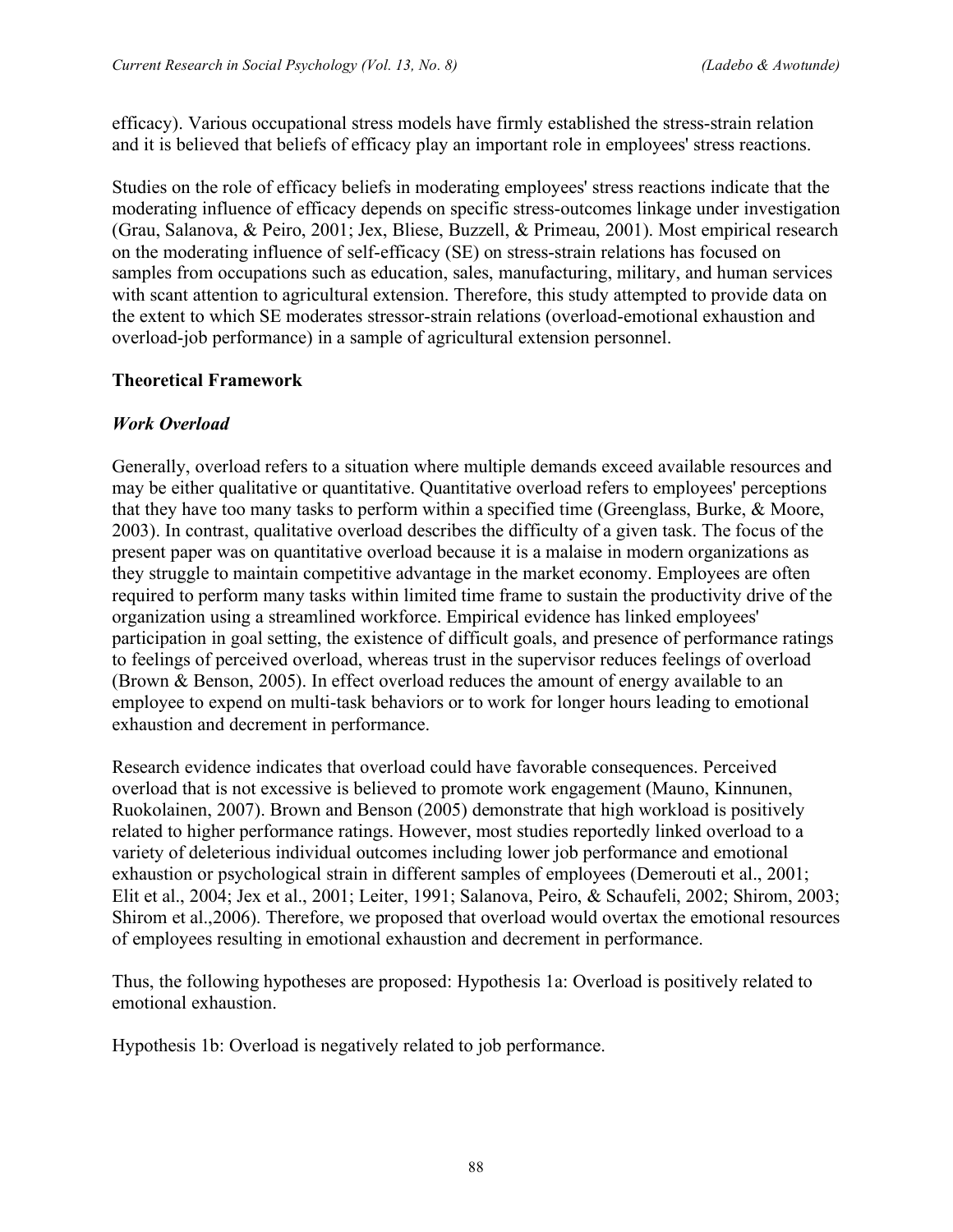# *Self-efficacy Beliefs*

Self-efficacy (SE) refers to an individual's belief to exercise control and manage courses of action required to attain desired results (Bandura, 2000). SE arises from the gradual acquisition of complex cognitive, social, linguistic, and/or physical skills through experience. Efficacious beliefs contribute to effective performance and promote personal wellbeing by encouraging goal setting and commitment, persistent effort, perseverance, resilience, reduction in stress, and depression (Bandura, 2000; Bandura & Locke, 2003).

Research indicates that raising SE could contribute to employees' performance and reduction of emotional exhaustion. Efficacious individuals effectively seek, integrate, and use information to increase role clarity and performance (Brown, Ganesan, & Challagalla, 2001), contribute to unit performance (Pillai & Williams, 2004), have higher cognitive engagement and performance (Lent, Schmidt, & Schmidt, 2006; Walker, Greene, & Mansell, 2006), and are less prone to emotional exhaustion (Grau et al., 2001). Studies based on the socio-cognitive theory (Bandura, 2000; Bandura & Locke, 2003) indicate that SE leads to higher self-set goals and higher individual performance (Phillips & Gully, 1997). McDonald and Siegall (1992) demonstrate that efficacious employees are more job focused and produced work of a higher quality and quantity. In the academia, Vrugt & Koenis (2002) report that efficacious individuals set challenging goals, which were accomplished later. In contrast, less efficacious individuals are more prone to burnout (Perrewe et al., 2002), psychological strain (Jex, Bliese, Buzzell, & Primeau, 2001), and engage in self-limiting behaviors (Dickerson & Taylor, 2000). Similarly, it is proposed in this study that SE will be positively related to job performance and inversely associated with emotional exhaustion.

Self-efficacy is believed to be a personal resource capable of having buffering effect on the stressor-strain relations. The buffering role of SE is hinged on the consideration that congruence between efficacy beliefs and work environment characteristics leads to positive outcomes, whereas, a mismatch will cause strains. Despite the belief that SE could play a buffering role in stress reactions, little research has been carried out to document the role of SE in the stressorstrain process (Jex et al., 2001; Salanova et al., 2002). Few studies that examined the moderating role of SE reported mixed results. Some studies found no support for the moderating role of SE in stressor-strain relations (Jex & Gudanowski, 1992; Salanova et al., 2002); and other studies demonstrate that SE moderated some (but not all) stressor-strain relations (Grau et al., 2001; Jex et al., 2001).

Recent studies adduced the moderating role of SE on the stressor-strain linkage to presence of the coping mechanism or amount of job control available to an employee (Jex et al., 2001; Salanova et al., 2002). However, this study attempted to contribute to previous research on the buffering effect of SE on stressor-strain linkage in a sample of extension agent different from which earlier studies have been conducted. In this study, we expect efficacious employees to be less affected by overload than low-efficacious employees. Because efficacious employees have control over work (Salanova et al., 2002), and set higher goals, they are likely to view higher workload as a challenge within their capability to achieve higher performance. Efficacious individuals are usually eager to engage on current tasks to surpass earlier performance level as accomplishments that surpass earlier ones bring on a continued sense of self-satisfaction.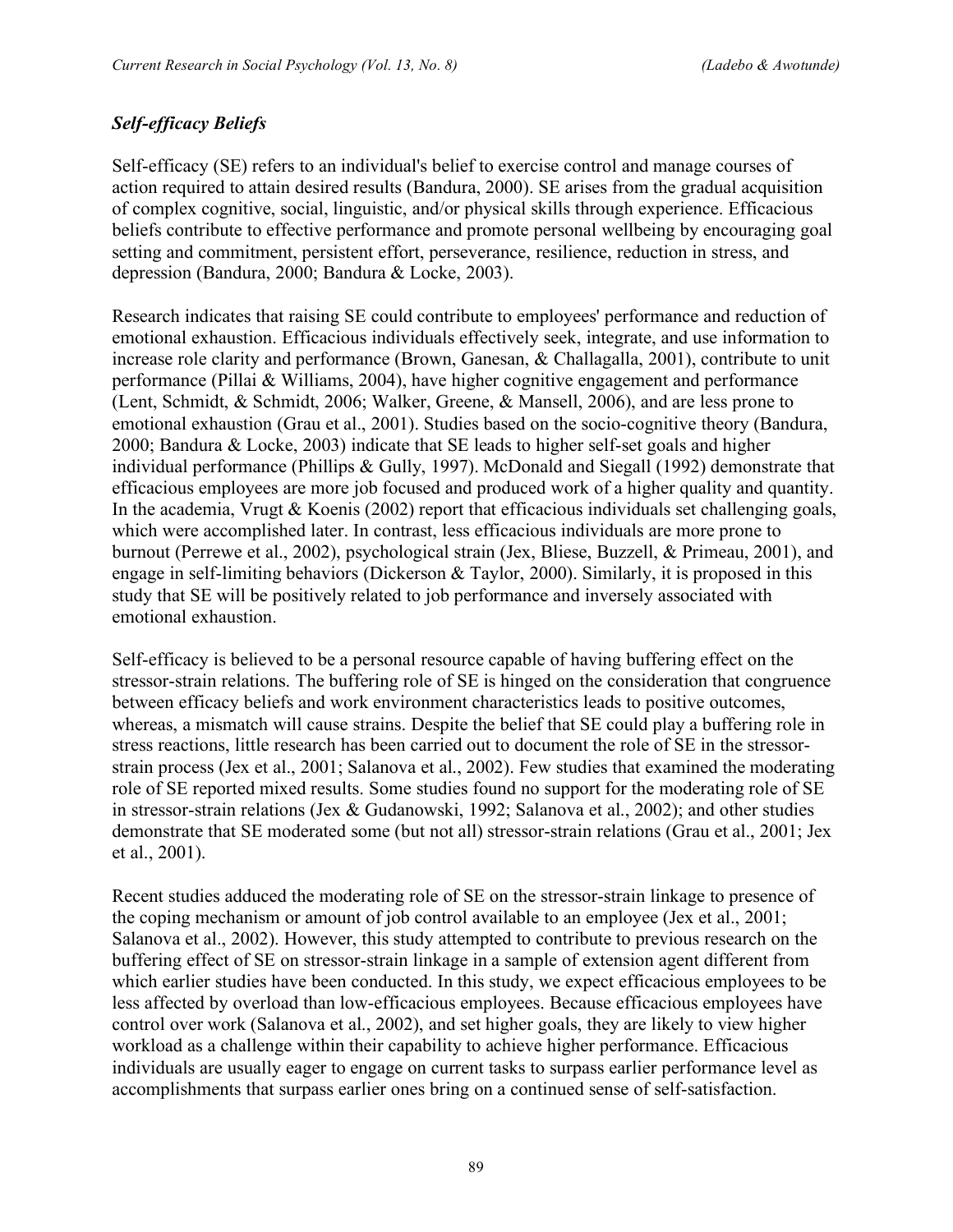Efficacious individuals are found to use different and more effective coping strategies than lowefficacious persons (Lazarus & Folkman, 1984).

Higher workload will motivate efficacious individuals to mobilize resources and strive to attain desired results. Efficacious individuals, who are facing challenges and difficult goals, exert greater effort to achieve set target (Bandura, 2000; Bandura & Locke, 2003). The commitment to assigned goals may compel an efficacious person to generate and use resources in their work environment to deal with the overload. For example, Bandura (2000) suggested that efficacious persons are better able to solve threatening and difficult situations than low-efficacious persons. Therefore, we expect efficacious individuals to suffer less emotional exhaustion and increase performance as they attempt to accomplish work goals compared with low-efficacious persons.

The following hypotheses are proposed: Hypothesis 2a: SE is negatively related to emotional exhaustion.

Hypothesis 2b: SE is positively related to job performance.

Hypothesis 2c: SE moderates the overload-emotional exhaustion linkage. Specifically, there would be inverse relation between overload and emotional exhaustion for efficacious individuals and the overload-emotional exhaustion linkage will be positive for low-efficacious persons.

Hypothesis 2d: SE moderates the overload-job performance linkage. Specifically, there would be positive relation between overload and job performance for efficacious individuals and the overload-job performance relation will be negative for low-efficacious persons.

# **METHOD**

# **Sample**

The data set employed in this study forms part of a large data based on a wide range of organizational experiences obtained from extension personnel, who were employees of an Agricultural Development Program (ADP) in Southwest Nigeria. Questionnaires were administered to 167 extension personnel and participation in the survey was voluntary after assurances of confidentiality of responses from the author. Respondents completed the surveys during the fortnightly training meetings in the ADP's four zones. Excessive missing data were contained in 11 surveys that prevented their inclusion in the analysis, thereby leaving 156 (i.e. 93.41%) useable responses. The response rate achieved is well above the limit of 80.0% and nonresponse error is not a likely threat to the external validity of the study findings (Lindner & Wingenbach, 2002). This sample of extension personnel had an average age of 41.21 years (sd  $=$ 4.61 years), was predominantly men  $(86.5\%)$ , and had mean tenure of 12.08 years (sd = 4.45) years).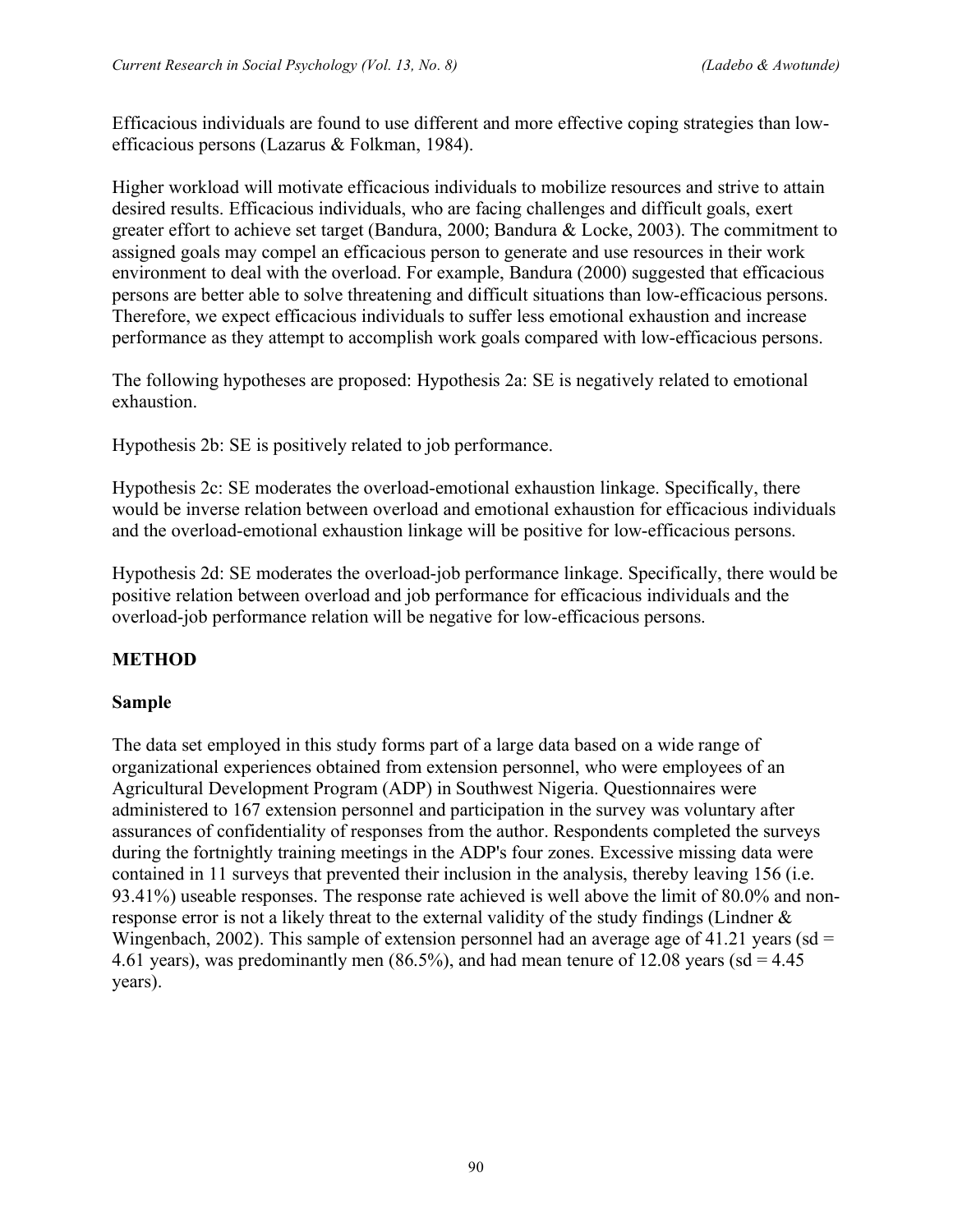### **Measures**

### *Criterions*

Job Performance was measured using four items (Williams & Anderson, 1991). A sample item is: "I sometimes neglect aspects of the job I am obligated to perform". The scale of responses ranged from strongly disagreed (1) to strongly agreed (5). Higher scores indicate respondents' perceptions of meeting the responsibilities and requirements of their job. The internal consistency reliability of the scale was (Cronbach alpha =  $0.76$ ).

Emotional Exhaustion was indexed using an initial five items from the Maslach, Jackson, and Leiter's (1996) emotional exhaustion scale. Through item deletion procedure when computing internal consistency reliability, the five items were reduced to three items to obtain a more reliable scale. A sample item is: "I feel emotional drained by my work". Scale responses were ordered on a five-point format of strongly disagreed (1) to strongly agreed (5). Higher scale scores on the scale indicates perceptions of emotional exhaustion, (Cronbach alpha = 0.88).

### *Predictors*

Work overload: Respondents rated four items that assessed quantitative workload (Spector & Jex, 1998). An example of the scale items is: "How often do you have to do more work than you can do well". Responses were ordered on a five-point format as: Never (1) to Several times per day (5). High scores on this scale reflect employees' perceptions of having too much work to accomplish in a limited time, (Cronbach alpha  $= 0.78$ ).

Self-efficacy: The general self-efficacy was assessed using a 10-item measure (Jerusalem & Schwarzer, 1992). An example of the scale items is: "I am certain that I can accomplish my goals". Item ratings ranged from strongly disagreed (1) to agreed (5), (Cronbach alpha =  $0.81$ ). Higher scores indicated increasing levels of SE, and lower scores reflected low efficacious belief.

#### *Biographics/Controls*

We included three biographical factors (age, sex, and tenure) in the analyses to act as controls (Brewer & Shapard, 2004; Cunningham & MacGregor, 2000; Salanova et al., 2002). Age and tenure were measured as continuous variables. Sex was dichotomized as male = 1, and female = 2.

In addition, we controlled for trust climate as it may relate to job performance and emotional exhaustion. Literature indicates that trust is essential to the social capital of an organization. An organization that lacks trust from, or among employees, needs more formal mechanism and explicit contracts to direct the behaviors of employees. Trust in the supervisor reduces feelings of overload (Brown & Benson, 2005) and a workplace characterized by mutual trust among members, fosters individual performance and mitigates emotional exhaustion (Cunningham & MacGregor, 2000; Dirks & Skarlicki, 2004; Goris, Vaught, & Pettit, 2003). Trust climate was assessed using a four-item measure developed by Poon (2003) (e.g. "There is a very high level of trust throughout this organization"). Ratings of items ranged from strongly disagreed (1) to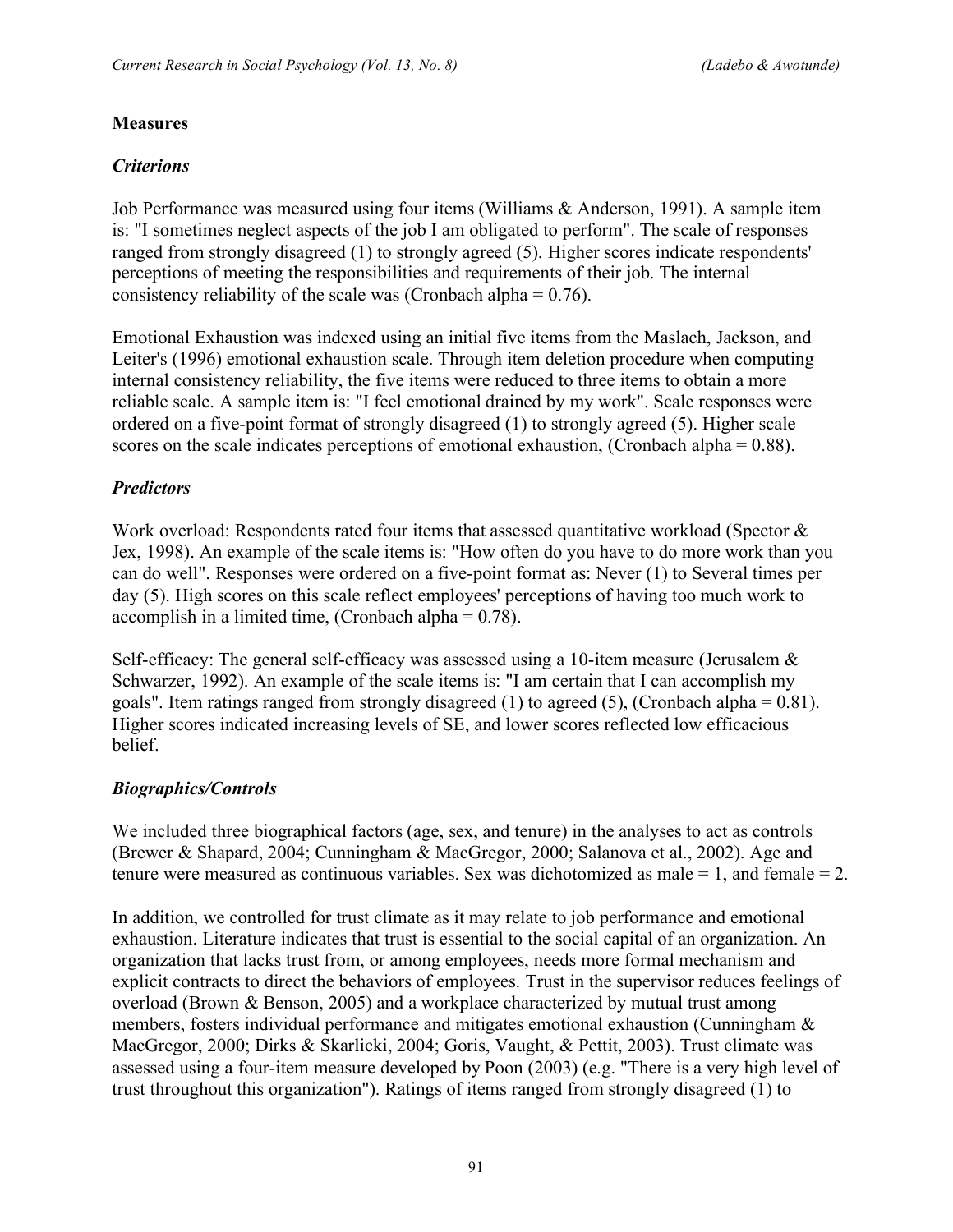strongly agreed (5), (Cronbach alpha =  $0.72$ ). ). We computed scale scores for all the multiple items by summing across responses to items in a scale. Thereafter, scale means were calculated and employed for further analyses. Items for all the scales appear in Appendix A.

# **Analysis**

Initial descriptive analyses indicated that job performance, trust climate, and self-efficacy scores were negatively skewed. We employed a reflect and square-root transformation to normalize the scores. Results of the moderated multiple regression (MMR) (discussed below) using both transformed and untransformed data produced similar results. Thus, the results of the untransformed data are presented. Further, we employed MMR equations to test the study hypotheses. The effect of the main predictors (SE and overload) was ascertained independently of the interaction term (SE x overload) on the criterions (job performance and emotional exhaustion). To mitigate the problem of multicollinearity related to interaction terms and the predictors from which they were formed, the means of predictors were centered on zero before forming the multiplicative terms. Further, significant interaction was plotted graphically by employing the procedures recommended by Aiken and West (1991).

# **RESULTS**

Intercorrelations of study variables, descriptive statistics, and scale reliabilities are presented in Appendix B. All the scale reliabilities exceeded 0.70, which is considered acceptable (Nunnally, 1978). Job performance was unrelated to emotional exhaustion ( $r = .03$ , ns), overload ( $r = .04$ , ns) but positively related to SE ( $r = .22$ ,  $p < .01$ ). Emotional exhaustion was positively related to overload ( $r = .56$ ,  $p < .0001$ ) and unrelated to SE ( $r = .12$ , ns).

# **Test of Hypotheses**

The extent to which emotional exhaustion is positively related to overload (H1a) and negatively related to SE (H2a) is examined. In Table 1, the block of control variables (age, sex, tenure, and trust climate) entered the model on first step. The controls did not explain significant variance in exhaustion (change in R square = .03, ns) indicating demographic variables and trust climate are not predictive of respondents' levels of exhaustion. In second step, the entry of both SE and overload in the equation explained significant variance (change in R square  $= .32$ ,  $p < .0001$ ) in exhaustion. Emotional exhaustion was positively related to overload (beta = .55,  $p < .0001$ ) and unrelated to SE (beta  $= .08$ , ns). The positive relation between the criterion and overload is consistent with H1a, and independence between exhaustion and SE failed to support H2a. The interaction term between overload and SE did not contribute significant variance to exhaustion (change in R square  $= .00$ , ns) on step 3 failing to support H2c. The overall model was significant (F(7, 148) = 11.26, p < .0001).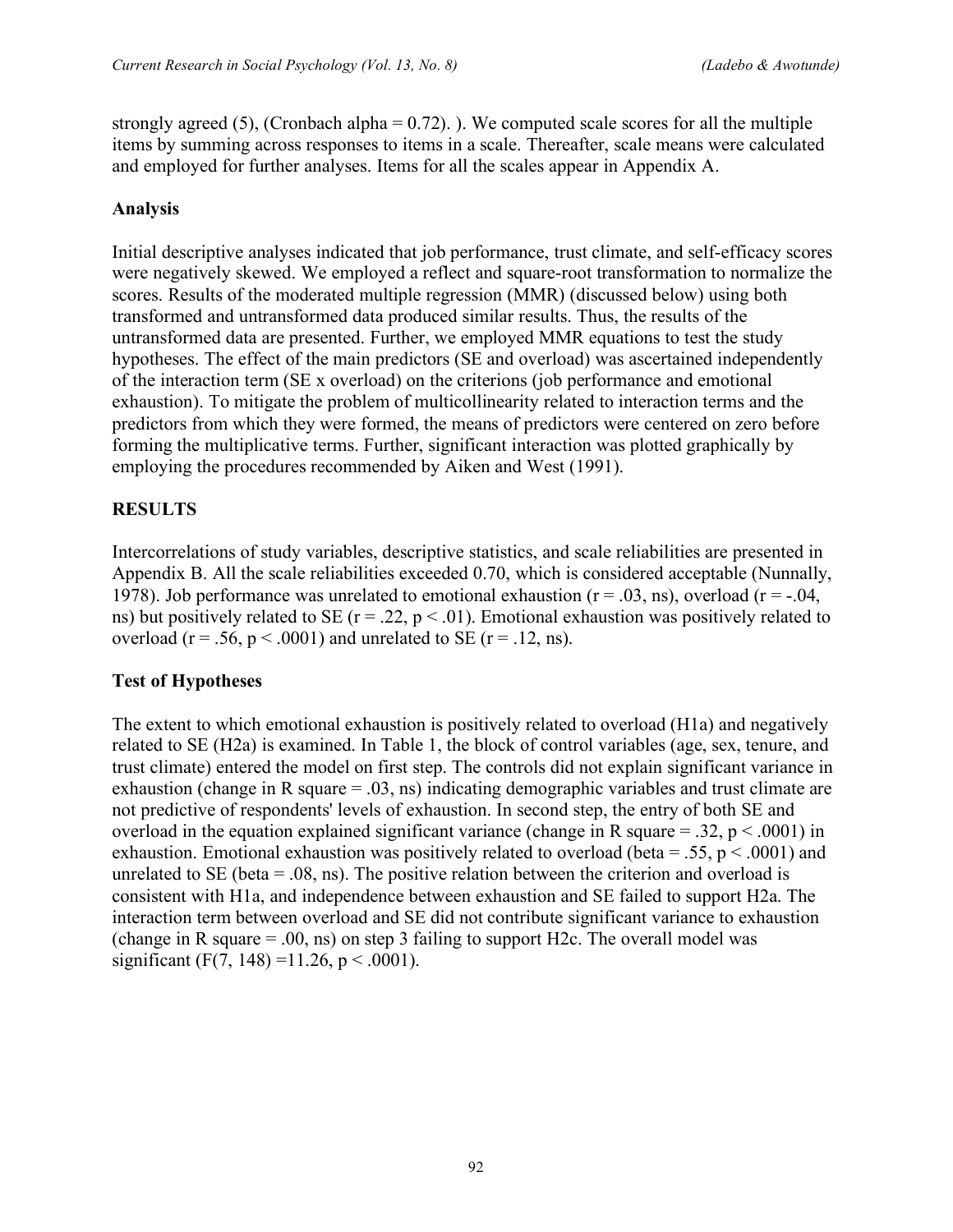|             | Exhaustion | Change in | F of change | There is the present the matrix of the control of the control and one performance $(1)$<br>Performance | Change in | F of change |
|-------------|------------|-----------|-------------|--------------------------------------------------------------------------------------------------------|-----------|-------------|
| Variables   | Beta       | R square  | in R square | Beta                                                                                                   | R square  | in R square |
| Step 1:     |            | .03       | 1.15        |                                                                                                        | .06       | $2.59*$     |
| Controls    |            |           |             |                                                                                                        |           |             |
| $1.$ Age    | $-.02$     |           |             | .06                                                                                                    |           |             |
| 2. Sex      | $-.01$     |           |             | $-.04$                                                                                                 |           |             |
| 3. Tenure   | .14        |           |             | $-.01$                                                                                                 |           |             |
| 4. Trust    | $-.11$     |           |             | $.23**$                                                                                                |           |             |
| climate     |            |           |             |                                                                                                        |           |             |
| Step 2:     |            | .32       | $36.29***$  |                                                                                                        | .04       | $3.45*$     |
| Predictors  |            |           |             |                                                                                                        |           |             |
| 5. Overload | $.55***$   |           |             | $-.06$                                                                                                 |           |             |
| (0)         |            |           |             |                                                                                                        |           |             |
| 6. Efficacy | .08        |           |             | $.20*$                                                                                                 |           |             |
| (SE)        |            |           |             |                                                                                                        |           |             |
| Step 3:     |            | .00       | 0.01        |                                                                                                        | .00       | .00         |
| Term        |            |           |             |                                                                                                        |           |             |
| 7. SE x O   | .01        |           |             | .01                                                                                                    |           |             |
| Full model  |            |           |             |                                                                                                        |           |             |
| statistics  |            |           |             |                                                                                                        |           |             |
| R square    | .35        |           |             | .11                                                                                                    |           |             |
| Adj. R      | .32        |           |             | .06                                                                                                    |           |             |
| square      |            |           |             |                                                                                                        |           |             |
| $\mathbf R$ | .59        |           |             | .33                                                                                                    |           |             |
| ${\bf F}$   | $11.26***$ |           |             | $2.50*$                                                                                                |           |             |
| <b>SES</b>  | 2.36       |           |             | 2.40                                                                                                   |           |             |
| df          | 7/148      |           |             | 7/148                                                                                                  |           |             |

**Table 1: Regression Results for Emotional Exhaustion and Job performance (N = 156)**

\* p < .05; \*\* p < .01; \*\*\* p < .0001

Hypotheses 1b and 2b examined the relations between job performance and overload and SE, respectively. In step 1, the controls (age, sex, tenure, and trust climate) contributed 6.0 per cent variance (change in R square,  $p < .05$ ) in job performance and only trust climate was related to the criterion (beta = .23,  $p < .01$ ), Table 1. This indicates that a healthy trust climate in the work environment is likely to enhance individual performance. In Table 1, the main predictors (overload and SE) increased the explained variance in performance by 4.0 per cent (change in R square,  $p < .05$ ) on step 2. Job performance was positively related to SE (beta = .20,  $p < .05$ ) and unrelated to overload (beta  $=$  -.06, ns).

The inclusion of the cross-product term between overload and SE on step 3 did not account for additional variance (change in R square = .00, ns) in performance beyond that explained by the main predictors. Thus, H2d was not supported. However, the full model was significant at F(7,  $148$ ) = 2.50, p < .05.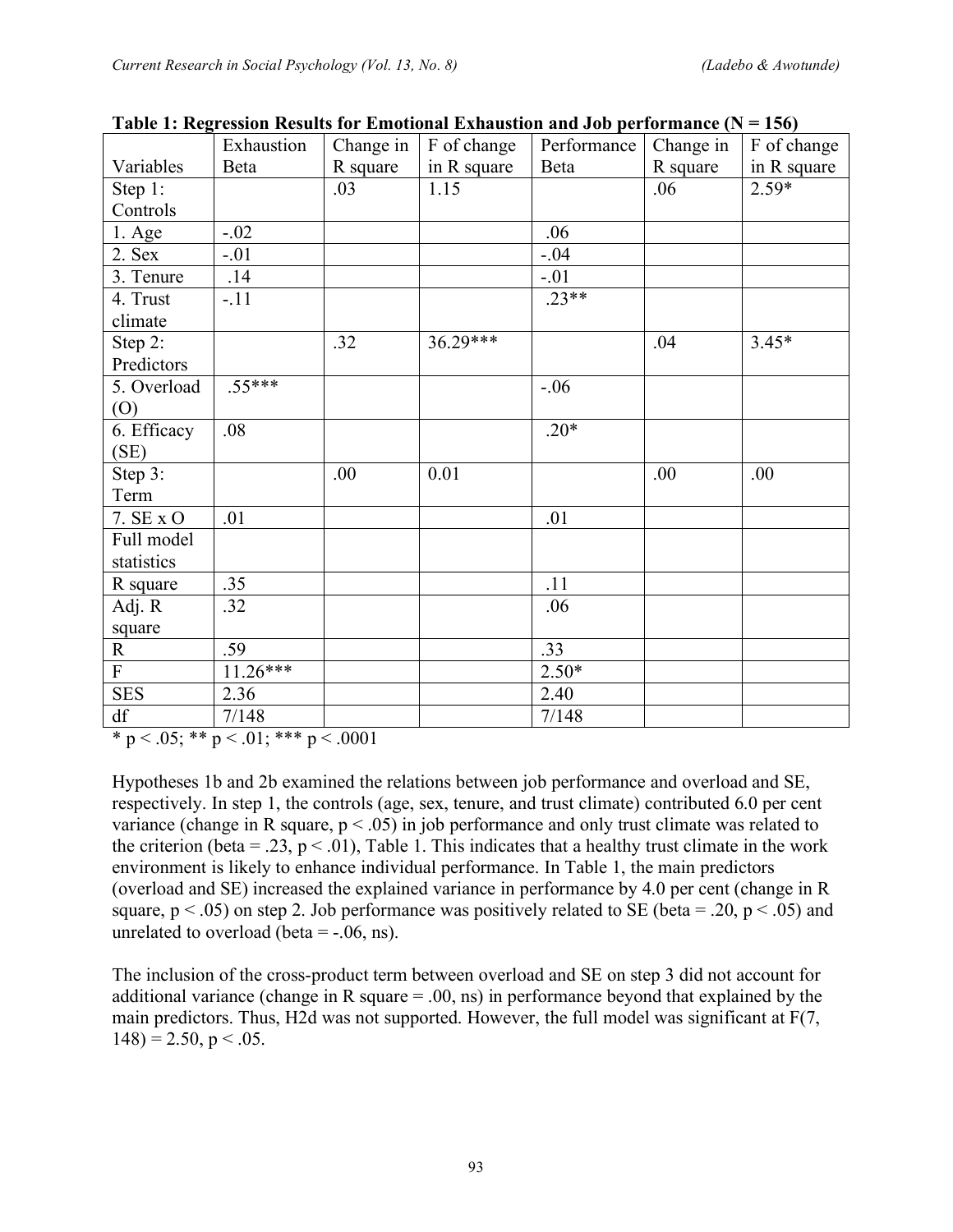### **DISCUSSION**

The study results provide support for relation between overload and exhaustion and not the hypothesized overload-job performance linkage. The positive relation between overload and exhaustion is in consonance with literature (Demerouti et al., 2001; Elit et al., 2004; Jex et al., 2001; Leiter, 1991; Salanova et al., 2002; Shirom, 2003; Shirom et al., 2006). This implies that overload overtaxes the energy of employees; and when employees find it impossible to meet the resource needs of job demands, this leads to emotional exhaustion. The independence between overload and performance is contrary to extant literature indicating that moderate workload could lead to performance gains and overload is inversely related to performance. We can only speculate on the independence between the constructs. It is possible for the respondents to have responded to perceived overload by concentrating on and accomplishing more of perceived less difficult and challenging tasks at the expense of more demanding tasks that require substantial investment of time and effort.

The hypothesized relations between SE and job performance received support in this study and is in agreement with extant literature. Studies supported the relation between personal SE and performance in different spheres of functioning (see Bandura, 2000; Bandura & Locke, 2003; Brown et al., 2001; Lent et al., 2006; McDonald & Siegall, 1992; Phillips & Gully, 1997; Pillai & Williams, 2004; Walker et al., 2006). Thus, efficacious individuals are higher performers than low-efficacious persons. In contrast to existing literature, individual differences in SE are unrelated to emotional exhaustion in our sample of extension personnel.

The hypothesized interaction effect between overload and SE was not supported in this study that is in line with past studies (Jex & Gudanowski, 1992; Jex et al., 2001; Salanova et al., 2002). The non significant moderating effect of SE on overload-job performance and overload-exhaustion linkages could be due to the absence of a third variable such as a coping mechanism (Jex et al., 2001) or job control (Salanova et al., 2002). Another reason is that the generalized efficacy was assessed in this study. The results could have been different if the specific SE related to extension work had been used. The non moderating influence of SE may be also partly due to the highly educated and homogenous sample of respondents employed in the study. Sampling exclusively extension personnel, who mostly are college graduates, may have resulted in range restrictions on study variables towards the positive end. This can lead to Type II errors in the test of the moderation hypotheses. In addition, the relative small sample size together with the conservative MMR procedure that was applied might have contributed to the underestimation of an interaction effect.

This study has some limitations that should be noted. All the variables were measured simultaneously implying that causal inferences cannot be made from the results. Future research employing longitudinal and experimental designs is needed to better establish causal relations between variables. Furthermore, self-report measures were employed to obtain data from respondents thereby raising concerns about percept-percept bias affecting the magnitudes of bivariate correlations between variables. To test for presence of method variance, we performed Harman one-factor test on the data and results revealed a multifactor solution in line with expected theoretical independence of constructs employed in this study (Podsakoff & Organ, 1986). Therefore, explanation of response bias cannot be made about the bivariate correlations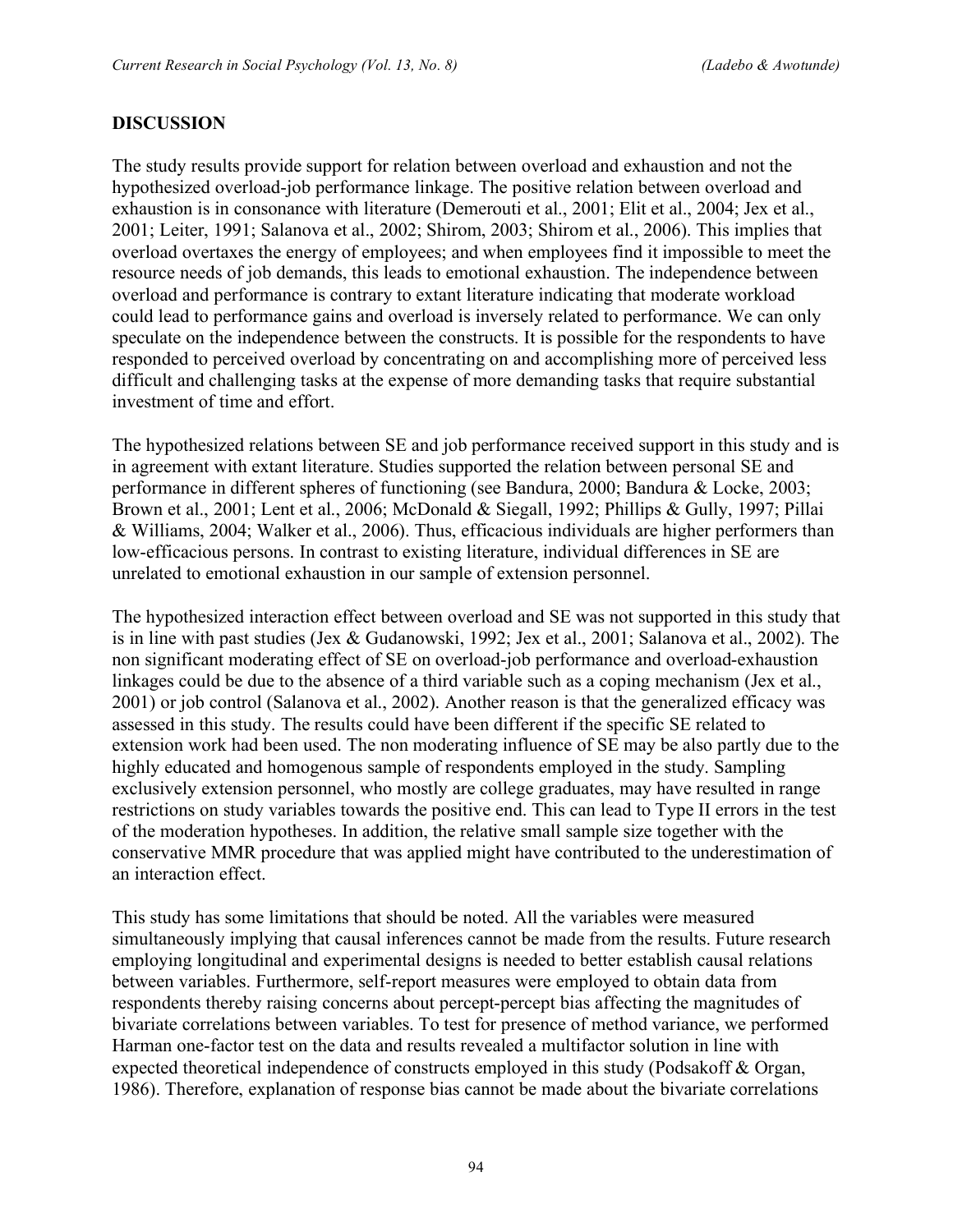between the variables. In addition, because data were elicited from a sample employed in a single agricultural extension organization, it may not be appropriate to generalize results to universal occupations and jobs. However, it is our contention that the results are of utility because our findings confirmed the results of earlier studies and hypotheses that are firmly grounded in theory.

# **REFERENCES**

Aiken, L. S., & West, S. G. 1991. *Multiple regression: Testing and interpreting Interactions*. Thousand Oaks, Ca: Sage Pub, Inc.

Bakker, A. B., Demerouti, E., & verbeke, W. 2004. "Using the job demands-resources model to predict burnout and performance. *Human Resource Management, 43*(1), 83-104.

Bandura, A. 2000. "Cultivate self-efficacy for personal and organizational effectiveness". In E. A. Locke (Ed.), *Handbook of principles of organizational behavior*. Oxford, UK: Blackwell.

Bandura, A., & Locke, E. A. 2003. "Negative self-efficacy and goal effects revisited". *Journal of Applied Psychology, 88*(1), 87-99.

Brewer, E. W., & Shapard, L. 2004. "Employee burnout: A meta-analysis of the relationship between age or years of experience". *Human Resource Development Review, 3*(2), 102-123.

Brown, M., & Benson, J. 2005. "Managing to overload? Work overload and performance appraisal processes". *Group & Organization Management, 30*(1), 99-124.

Brown, S. P., Ganesan, S., & Challagalla, G. 2001. "Self-efficacy as a moderator of informationseeking effectiveness". *Journal of Applied Psychology, 86*(5), 1043-1051.

Cropanzano, R., Rupp, D. E., & Byrne, Z. S. 2003. "The relationship of emotional exhaustion to work attitudes, job performance, and organizational citizenship behaviors". *Journal of Applied Psychology, 88*(1), 160-169.

Cunningham, J. B., & MacGregor, J. 2000. "Trust and the design of work: Complementary constructs in satisfaction and performance". *Human Relations, 53*(12), 1575-1591.

Demerouti, E., Bakker, A. B., Nachreiner, F., & Schaufeli, W. B. 2001. "The job demandsresources model of burnout". *Journal of Applied Psychology, 86*(3), 499-512. Dickerson, A., & Taylor, M. A. 2000. "Self-limiting behavior in women: Self-esteem and selfefficacy as predictors". *Group & Organization Management, 25*(2), 191-210. Dirks, K. T., & Skarlicki, D. 2004. "Trust in leaders: Existing research and emerging Issues". In R. M. Kramer & K. S. Cook (Eds), *Trust and distrust in organizations: Dilemmas and approaches* (pp. 21-40). New York: Russell Sage Foundations.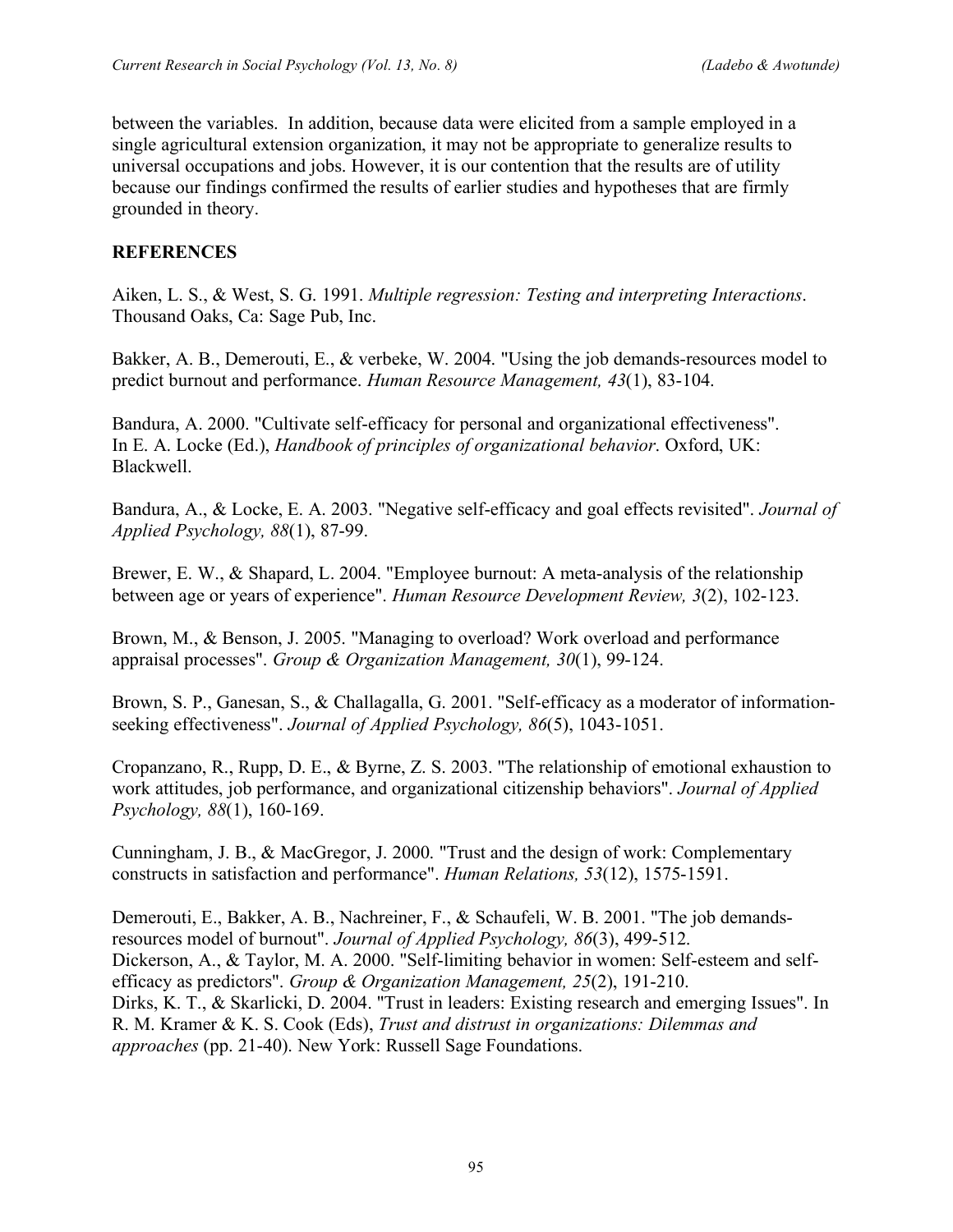Elit, L., Trim, K., Mand-Bains, I. H., Sussman, J., & Grunfeld, E. 2004. Job satisfaction, stress, and burnout among Canadian gynecologic oncologists. *Gynecologic Oncology, 94*, 134-139.

Goris, J. R., Vaught, B. C., & Petit, J. D. 2003. "Effects of trust in superiors and influence of superiors on the association between individual-job congruence and job performance/satisfaction". *Journal of Business and Psychology, 17*(3), 327-343.

Grau, R., Salanova, M., & Peiro, J. M. 2001. "Moderator effects of self-efficacy on occupational stress". *Psychology in Spain, 5*(1), 63-74.

Greenglass, E. R., Burke, R. J., & Moore, K. A. 2003. "Reactions to increased workload: Effects on professional efficacy of nurses". *Applied Psychology: An International Review, 52*(4), 580- 597.

Jerusalem, M., & Schwarzer, R. 1992. "Self-efficacy as a resource factor in stress appraisal processes". In R. Schwarzer (Ed.), *Self-efficacy: Thought control of action* (pp. 195-213). Washington, DC: Hemisphere.

Jex, S. M., & Gudanowski, D. M. 1992. "Efficacy beliefs and work stress: An exploratory study". *Journal of Organizational Behavior, 13*, 509-517.

Jex, S. M., Bliese, P. D., Buzzell, S., & Primeau, J. 2001. "The impact of self-efficacy on stressor-strain relations: Coping style as an explanatory mechanism". *Journal of Applied Psychology, 86*(3), 401-409.

Kahn, J. H., Schneider, K. T., Jenkins-Henkelman, T. M., & Moyle, L. L. 2006. "Emotional social support and job burnout among high-school teachers: Is it all due to dispositional affectivity"? *Journal of Organizational Behavior, 27*, 793-807.

Kushnir, T., & Melamed, S. 1991. "Work-load, perceived control and psychological distress in Type A/B industrial workers". *Journal of Organizational Behavior, 12*(2), 155-168.

Lawrence, S. A., Gardner, J., & Callan, V. J. 2007. "The support appraisal for work stressors inventory: Construction and initial validation". *Journal of Vocational Behavior, 70*, 172-204.

Lazarus, R. S., & Folkman, S. 1984. *Stress, appraisal, and coping*. New York: Springer.

Lee, R. T., & Ashforth, B. E. 1996. "A meta-analytic examination of the correlates of the three dimensions of burnout". *Journal of Applied Psychology, 81*, 123-133.

Leiter, M. P. 1991. "Coping patterns as predictors of burnout: The function of control and escapist coping patterns". *Journal of Organizational Behavior, 12*(2), 123-144. Lent, R. W., Schmidt, J., & Schmidt, L. 2006. "Collective efficacy beliefs in student work teams: Relation to self-efficacy, cohesion, and performance". *Journal of Vocational Behavior, 68*, 73- 84.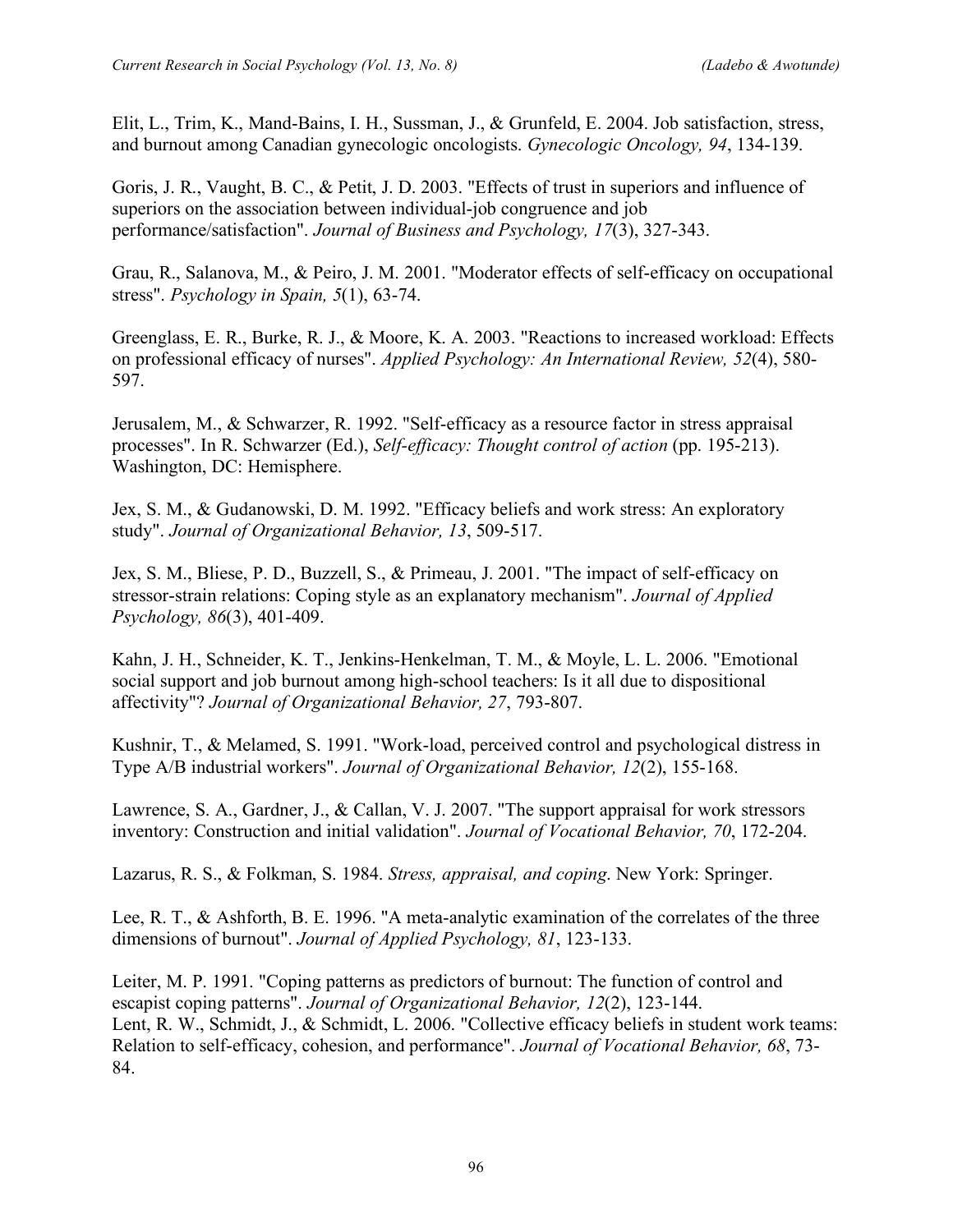Lindner, J. R. and Wingenbach, G. J. December 2002. "Communicating the handling of nonresponse error in Journal of Extension research in brief articles". *Journal of Extension, 40*(6), 1-5. Retrieved June 20, 2003, from http://joe.org/2002december/rb1.shtml

Maslach, C., Jackson, S. E., & Leiter, M. P. 1996. *Maslach burnout inventory manual*. 3rd edition. Palo Alto, CA: Consulting Psychologists Press.

Mauno, S., Kinnunen, U., & Ruokolainen, M. 2007. "Job demands and resources as antecedents of work engagement: A longitudinal study". *Journal of Vocational Behavior, 70*, 149-171.

McDonald, T., & Siegall, M. 1992. "The effects of technological self-efficacy and job focus on job performance, attitudes, and withdrawal behaviors". *The Journal of Psychology, 126*(5), 465- 475.

Nunnally, J. C. 1978. Psychometric theory, 2nd edition, New York, NY: McGraw-Hill.

Perrewe, P. L., Hochwarter, W. A., Rossi, A. M., Wallace, A., Maignan, I., Castro, S. L., Ralston, D. A., Westman, M., Vollmer, G., Tang, M., Wan, P., & Van Deusen, C. A. 2002. "Are work stress relationships universal? A nine region examination of role stressors, general selfefficacy, and burnout". *Journal of International Management, 8*, 163-188.

Phillips, J. M., & Gully, S. M. 1997. "Role of goal orientation, ability, need for achievement, and locus of control in the self-efficacy and goal-setting process". *Journal of Applied Psychology, 82*(5), 792-802.

Pillai, R., & Williams, E. A. 2004. "Transformational leadership, self-efficacy, group cohesiveness, commitment, and performance". *Journal of Organizational Change Management, 17*(2), 144-159.

Podsakoff, P. M., & Organ, D. W. 1986. "Self reports in organizational leader reward and punishment behavior and research: problems and prospects". *Journal of Management, 12*(4), 531-44.

Poon, J. M. L. 2003. "Situational antecedents and outcomes of organizational politics perceptions". *Journal of Managerial Psychology, 18*(2), 138-155.

Salanova, M., Peiro, J. M., & Schaufeli, W. B. 2002. "Self-efficacy specificity and burnout among information technology workers: An extension of the job demand-control model". *European Journal of Work and Organizational Psychology,11*(1), 1-25.

Schaufeli, W. B., & Bakker, A. B. 2004. "Job demands, job resources, and their relationship with burnout and engagement: A multi-sample study". *Journal of Organizational Behavior, 25*, 293- 315.

Shirom, A. 2003. "Job-related burnout". In J. C. Quick., & L. E. Tetrick (Eds), *Handbook of occupational health psychology* (pp. 245-265). Washington, DC: American Psychological Association.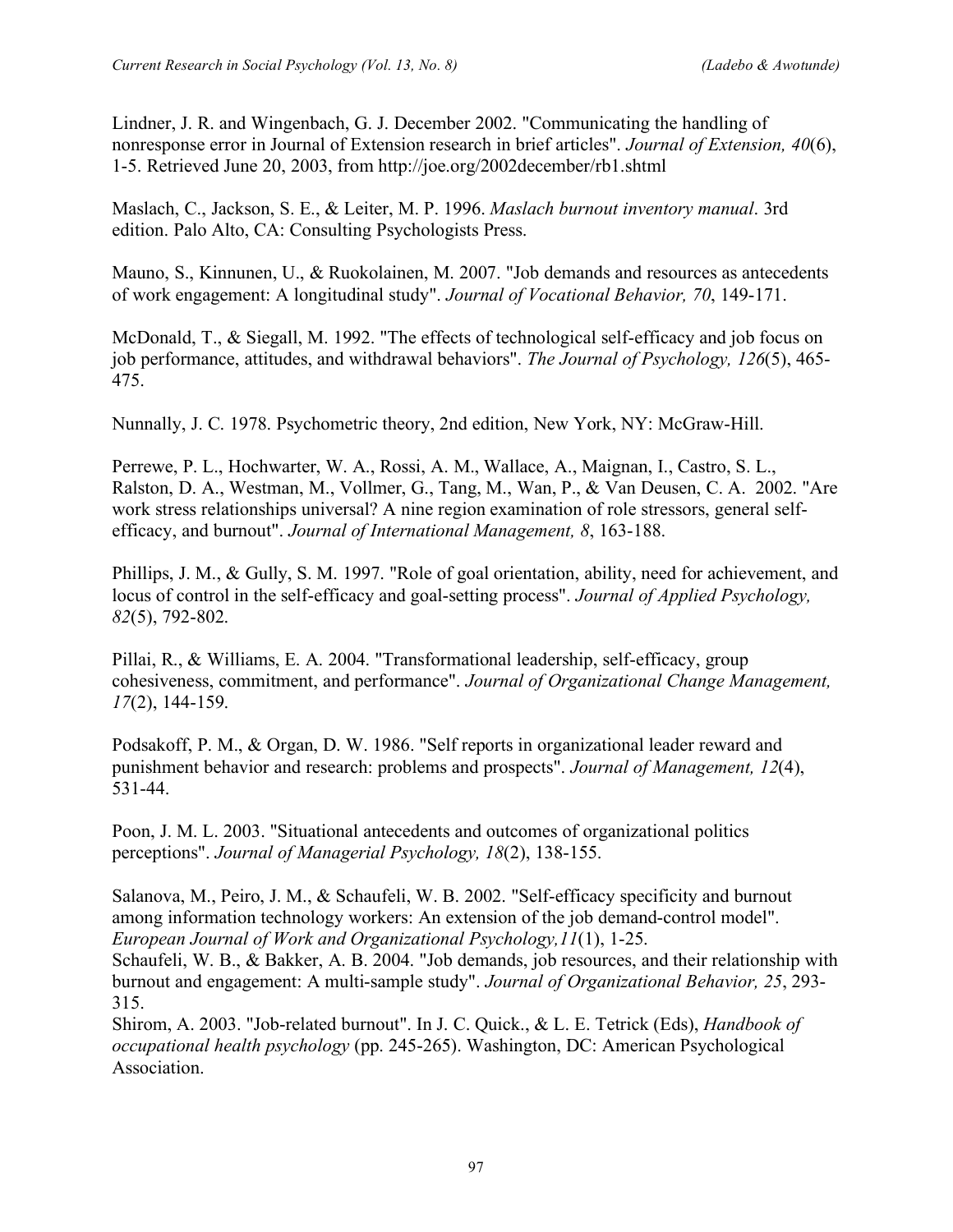Shirom, A., Nirel, N., & Vinokur, A. D. 2006. "Overload, autonomy, and burnout as predictors of physicians' quality of care". *Journal of Occupational Health Psychology, 11*(4), 328-342.

Sikora, P. B., Beaty, E. D., & Forward, J. 2004. "Updating theory on organizational stress: The asynchronous multiple overlapping change (AMOC) model of workplace stress". *Human Resources Development Review, 3*(1), 3-35.

Spector, P. E., & Jex, S. M. 1998. "Development of four self-report measures of job stressors and strain: Interpersonal conflict at work scale, organizational constraints scale, quantitative workload inventory, and physical symptoms inventory". *Journal of Occupational Health Psychology, 3*, 356-367.

Vigoda, E. 2000. "Internal politics in public administration systems: An empirical examination of its relationship with job congruence, organizational citizenship behavior, and in-role performance". *Public Personnel Management, 29*(2), 185-210.

Vrugt, A., & Koenis, S. 2002. "Perceived self-efficacy, personal goals, social comparison, and scientific productivity". *Applied Psychology: An International Review, 51*(4), 593-607.

Walker, C. O., Greene, B. A., & Mansell, R. A. 2006. "Identification with academics, intrinsic/extrinsic motivation, and self-efficacy as predictors of cognitive engagement". *Learning and Individual Differences, 16*, 1-12.

Williams, L. J., & Anderson, S. E. 1991. "Job satisfaction and organizational commitment as predictors of organizational citizenship and in-role behaviors". *Journal of Management, 17*, 601- 617.

Witt, L. A., Andrews, M. C., & Carlson, D. S. 2004. "When conscientiousness isn't enough: Emotional exhaustion and performance among call center customer service representatives". *Journal of Management, 30*(1), 149-160.

# **APPENDIX A: SCALE ITEMS EMPLOYED FOR THE STUDY**

# **Job Performance**

- 1. I sometimes neglect aspects of the job I am obligated to perform.
- 2. I engage in activities that will directly affect my job.
- 3. I try to achieve work targets /goals set for extension agents on schedule.
- 4. I achieved all the work targets/goals set for extension agents last year.

#### **Emotional Exhaustion**

- 1. I am usually exhausted at the end of the workday.
- 2. I feel used up at the end of the workday.
- 3. I often feel drained after working with farmers all day.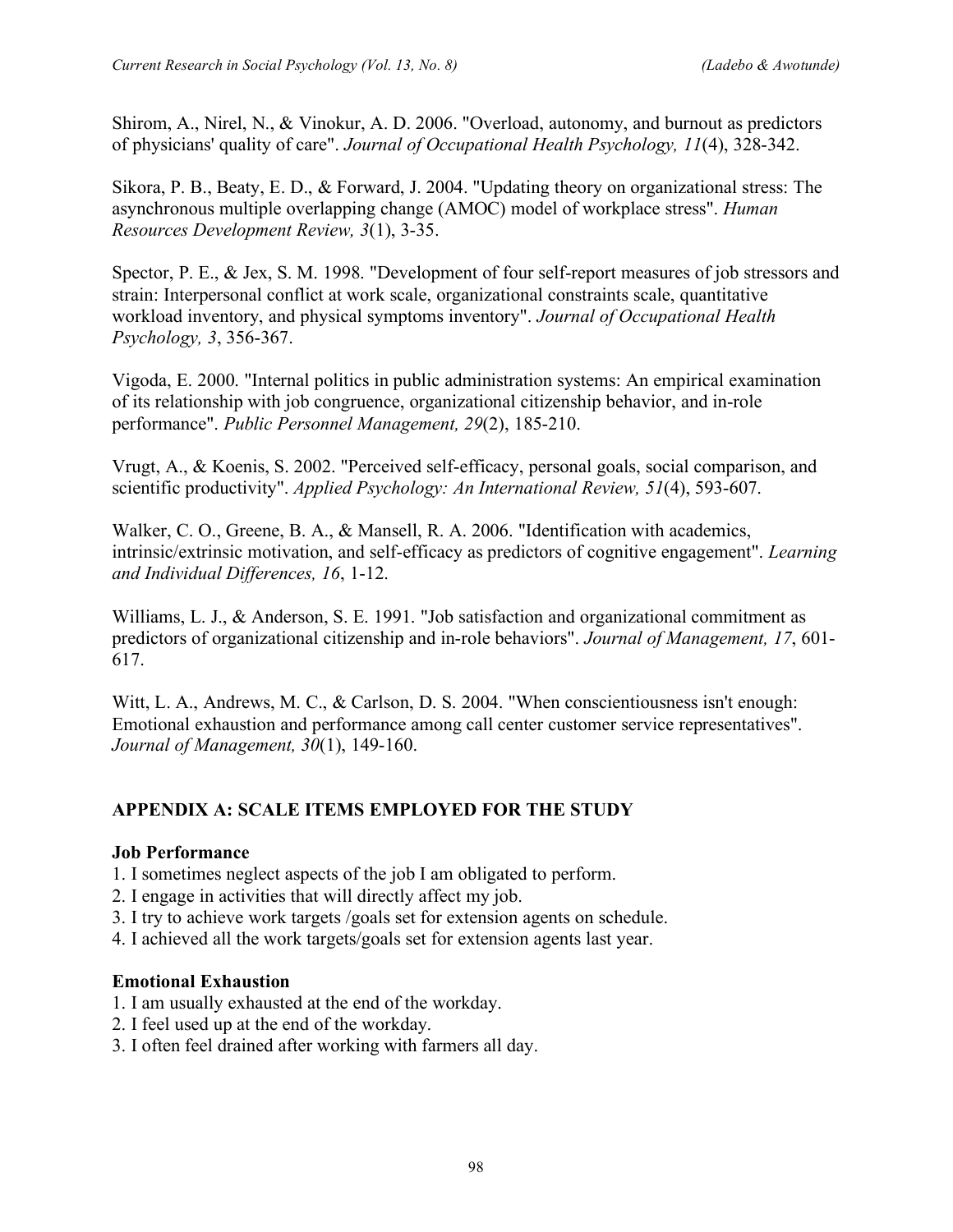#### **Work Overload**

- 1. How often do you have to do more work than you can do well?
- 2. How often is there a great deal to b done?
- 3. How often does your job require you to work very fast?
- 4. How often does your job require you to work very hard?

### **Self-Efficacy**

- 1. I can always manage to solve difficult problems if I try hard enough.
- 2. If someone opposes me, I can find the ways and means to get what I want.
- 3. I am certain that I can accomplish my goals.
- 4. I am confident that I could deal efficiently with unexpected events.
- 5. Because of my resourcefulness, I can handle unforeseen situations.
- 6. I can solve most problems if I invest the necessary effort.
- 7. I can remain calm when facing difficulties because I can rely on my coping ability.
- 8. When I am confronted with a problem, I can find several solutions.
- 9. If I am in trouble, I can think of a good solution.
- 10. I can handle whatever comes my way.

### **Trust Climate**

- 1. In this organization, extension personnel have a great deal of trust for their superiors.
- 2. Employees in my workplace are often suspicious of each other.
- 3. There is a very high level of trust throughout this organization.

4. If someone in this organization makes a promise, others within the organization will almost always trust that the person will do his/her best to keep the promise.

#### **APPENDIX B: DESCRIPTIVE STATISTICS, ALPHA RELIABILITES, AND INTERCORRELATIONS OF VARIABLES (N = 156)**

| Variables               |         | $\overline{2}$ | 3      | $\overline{4}$ | 5        | 6       |      | 8    |
|-------------------------|---------|----------------|--------|----------------|----------|---------|------|------|
| $1. \text{Age}$         |         |                |        |                |          |         |      |      |
| 2. Sex                  | $-24**$ |                |        |                |          |         |      |      |
| 3. Tenure               | $63***$ | $-.08$         |        |                |          |         |      |      |
| 4. Trust climate        | .14     | $-.06$         | .06    | (72)           |          |         |      |      |
| 5. Work overload        | $-.03$  | $-.01$         | .04    | .01            | (0.78)   |         |      |      |
| 6. Self-efficacy        | .14     | $-.03$         | .13    | $.18*$         | .09      | (.81)   |      |      |
| 7. Emotional exhaustion | .05     | $-.01$         | .12    | $-.10$         | $.56***$ | .12     | .88) |      |
| 8. Job performance      | .04     | $-.06$         | $-.04$ | $.23**$        | $-.04$   | $.22**$ | .03  | (76) |
| Mean                    | 41.21   |                | 12.08  | 3.79           | 2.81     | 4.00    | 3.22 | 3.98 |
| Sd                      | 4.61    |                | 4.45   | 0.67           | 0.79     | 0.45    | 0.95 | 0.62 |

 $* p < .05; ** p < .01; *** p < .0001$ . Note: Cronbach alpha reliabilities in parenthesis in diagonal.